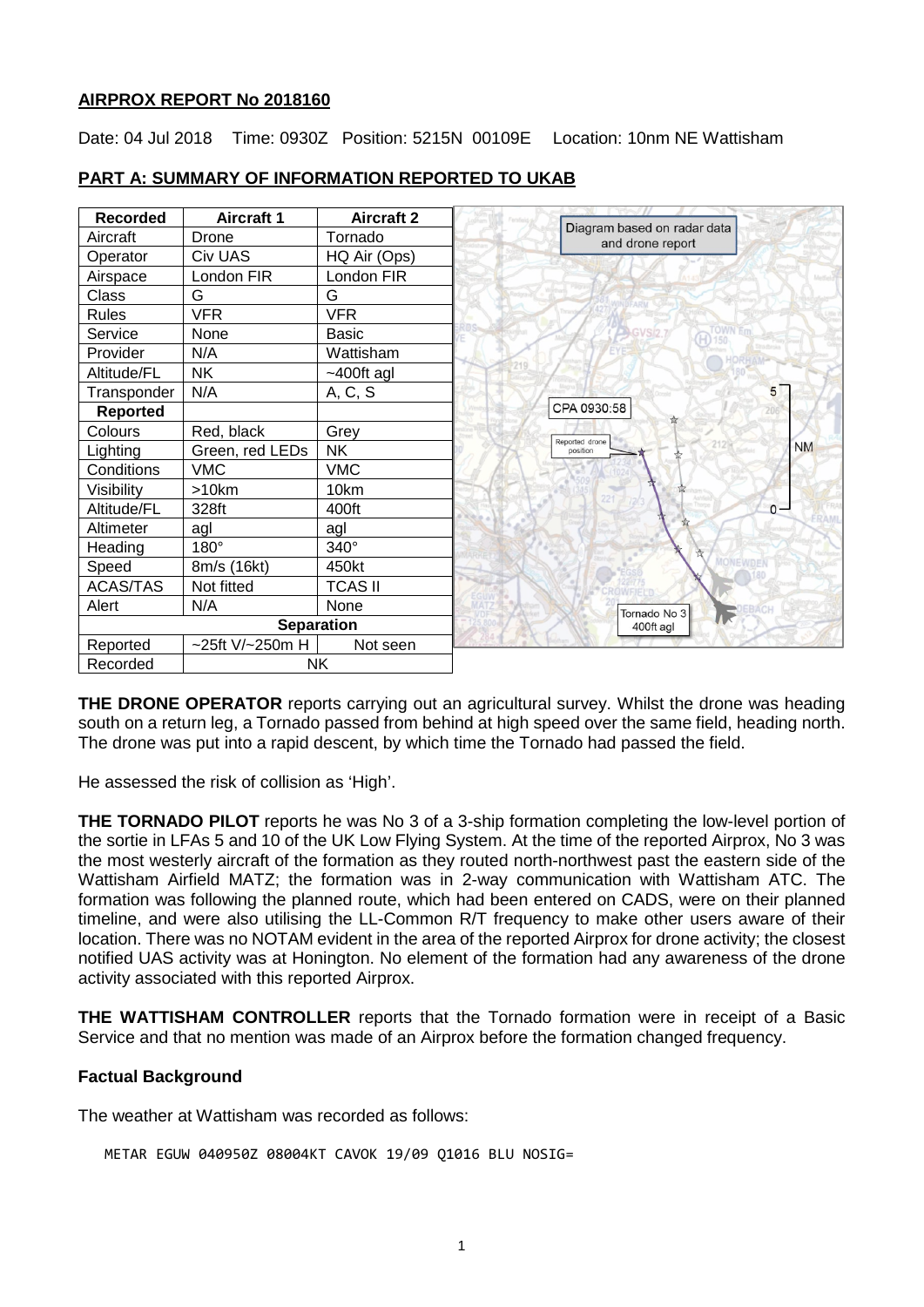## **Analysis and Investigation**

# **UKAB Secretariat**

The drone and Tornado pilots shared an equal responsibility for collision avoidance and not to operate in such proximity to other aircraft as to create a collision hazard<sup>[1](#page-1-0)</sup>.

## **Comments**

## **HQ Air Command**

The Tornado crews had planned the mission in accordance with current procedures and had employed where possible all available barriers to MAC. The route had been entered onto CADS and there was no indication of drone activity in that area. The crews were also in receipt of an Air Traffic Service (ATS) – albeit a Basic Service – from Wattisham, though at the transit altitude of the Tornados it is unlikely that a surveillance-based ATS would be available. TCAS II is fitted to the Tornado but this barrier was also denied as the drone was not equipped with anything that could interact with the TCAS II. The only remaining viable barrier was lookout; the Tornado crews state that they did not see a drone in the location reported but thankfully the drone pilot saw the approaching Tornados and took appropriate action to increase separation by commanding the drone to descend.

The drone was operating some 10 miles on the extended centreline to a military airfield. Whilst not obliged to do so, a call to Wattisham informing the unit of the drone pilot's intended activity may have permitted this information to be passed to the transiting aircraft crews. Drones are particularly difficult to see, especially when looking from above as visual acquisition will be hindered by the background. The drone pilot is to be commended for his prompt action in descending his drone once he detected the presence of the Tornados.

#### **Summary**

An Airprox was reported when a drone and a Tornado flew into proximity at 0930hrs on Wednesday 4<sup>th</sup> July 2018. Both pilots were operating under VFR in VMC, the Tornado pilot in receipt of a Basic Service from Wattisham.

# **PART B: SUMMARY OF THE BOARD'S DISCUSSIONS**

Information available consisted of reports from the drone operator and the Tornado pilot and radar photographs/video recordings.

Members first discussed the location of the drone pilot's operation and, although noting that he was operating entirely within regulations by being at 400ft and 10nm from Wattisham, agreed with the HQ Air Command comment that he could usefully have notified the Wattisham controller of his intentions. Members discussed how a drone operator might be made aware of such considerations and, noting the discussions from previous Airprox 2018069 where the Board thought that commercial drone operators at least should use a VFR chart during their flight planning and drone operating process, members commented that had he done so in this instance the chart would have clearly shown the drone operator his location in relation to the Wattisham extended centreline. The Board also commented that non-commercial drone operators could also use the Drone Assist App which would give similar information and warnings to aid their planning and operations.

Members then discussed the suitability of using a NOTAM for warning of drone activity and were informed by a CAA advisor that a NOTAM would not be issued in such circumstances because it did not constitute unusual aerial activity. Whilst the Board understood the rationale for such a policy, the fact remained that military low-flying aircraft did not currently have a mechanism whereby the crews

 $\overline{\phantom{a}}$ 

<span id="page-1-0"></span><sup>1</sup> SERA.3205 Proximity.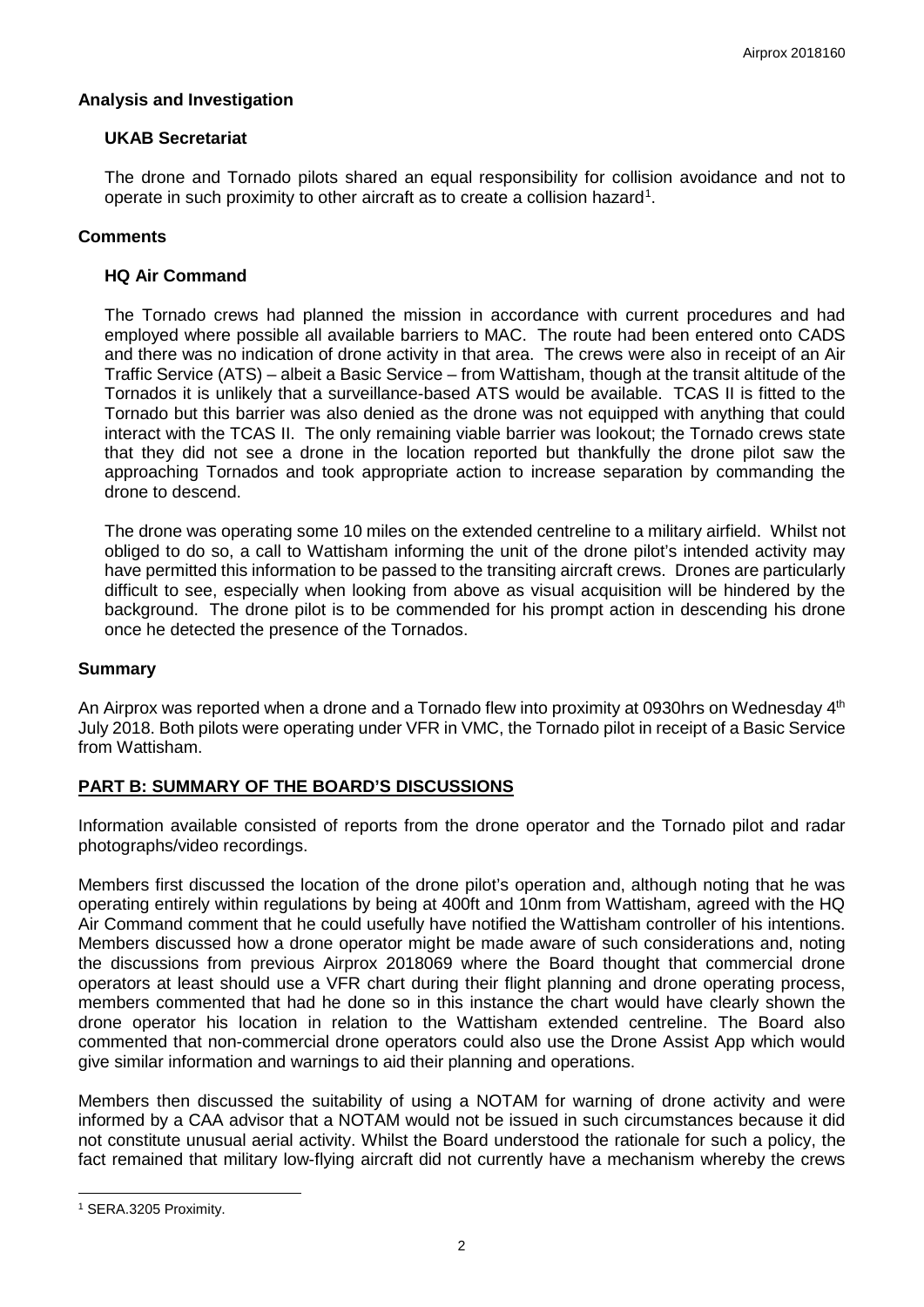could increase their SA on the location and duration of specific drone operations. Unlike civilian aircraft, for which mid-air collision was mitigated to a large extent by the 400ft maximum height rule for drones and the 500ft minimum height rule for aircraft, military low-flying brought fast-moving aircraft down to the same operating altitudes as drones. That, coupled with the lack of aural or visual warning available to drone pilots in order to take timely avoiding action, and the low probability of sighting a drone from a fast-moving aircraft, resulted, in the Board's opinion, in a significant and largely unmitigated safety risk. Reflecting on the relative values of NOTAMs, PINS and CANP notifications, the Board therefore resolved to recommend that, 'HQ Air Command pursue the use of a system for notification of commercial drone operations to pilots operating in the UK Low Flying System'.

Turning to the incident itself, members agreed that the drone operator had sought to deconflict his aircraft from the Tornado at the first available opportunity, but that the Tornado's approach was so rapid that he had had little time to do so. Consequently, the Board agreed that the cause of the Airprox was a conflict in Class G resolved by the drone operator, but that safety had been much reduced below the norm.

# **PART C: ASSESSMENT OF CAUSE AND RISK**

Cause: A conflict in Class G resolved by the drone operator.

Degree of Risk: B.

Recommendations: HQ Air Command pursue the use of a system for notification of commercial drone operations to pilots operating in the UK Low Flying System.

#### Safety Barrier Assessment<sup>[2](#page-2-0)</sup>

In assessing the effectiveness of the safety barriers associated with this incident, the Board concluded that the key factors had been that:

### **ANSP:**

l

**Situational Awareness and Action** were assessed as **ineffective** because the Wattisham controller was not aware of and could not detect the drone activity.

#### **Flight Crew:**

**Tactical Planning** was assessed as **partially effective** because the drone operator could usefully have contacted Wattisham.

**Situational Awareness and Action** were assessed as **ineffective** because the Tornado crew was not aware of the drone at all and the drone operator was only aware of the Tornado as it passed in proximity.

**Warning System Operation and Compliance** were assessed as **ineffective** because the drone operator did not have a warning system and the Tornado TCAS could not detect the drone.

**See and Avoid** were assessed as **partially effective** because the drone operator detected the approaching Tornado in time to take action, albeit later than desirable.

<span id="page-2-0"></span><sup>&</sup>lt;sup>2</sup> The UK Airprox Board scheme for assessing the Availability, Functionality and Effectiveness of safety barriers can be found on the [UKAB Website.](http://www.airproxboard.org.uk/Learn-more/Airprox-Barrier-Assessment/)